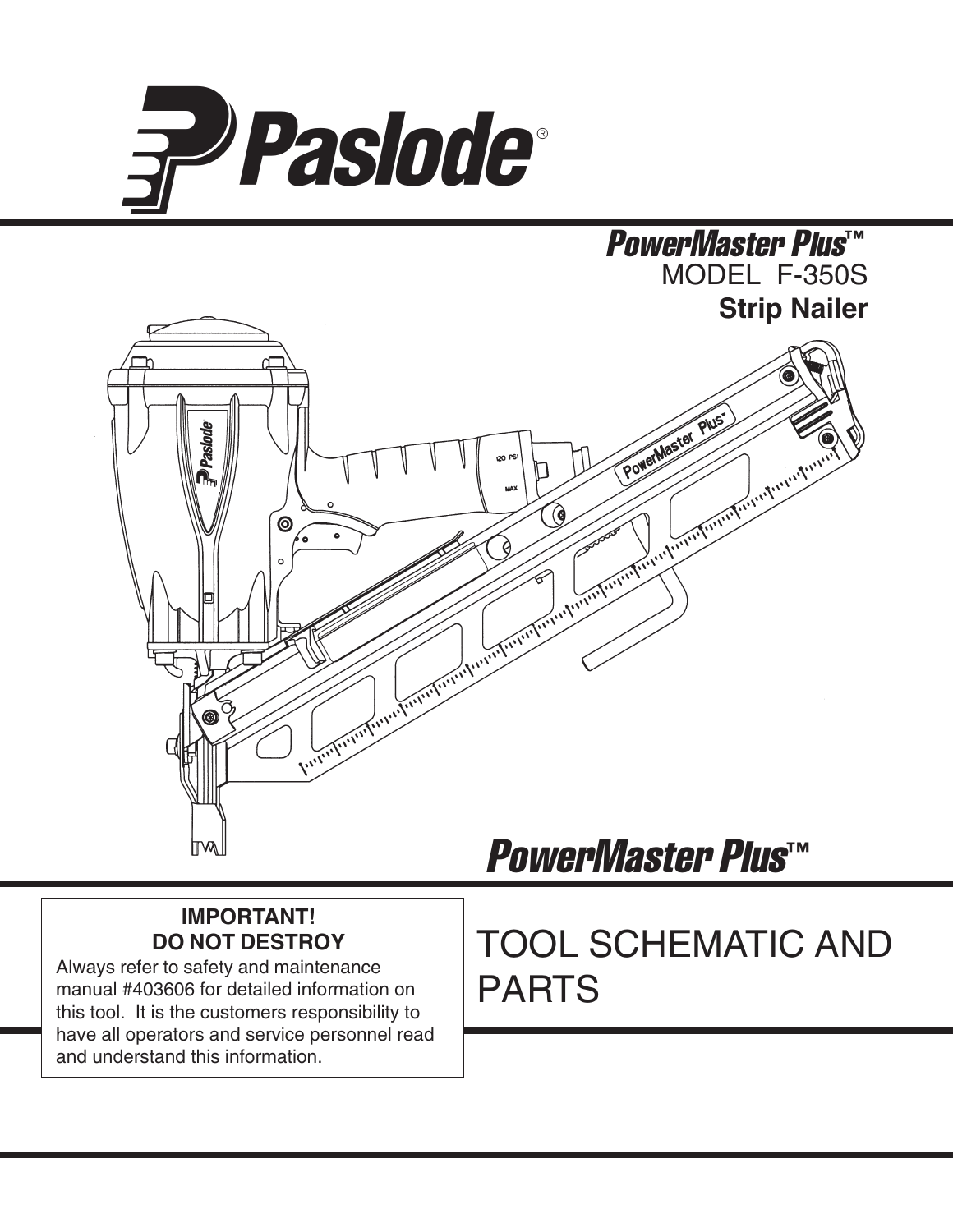## **PARTS LEGEND PowerMaster Plus™F-350S, 501000**

| $\blacktriangle$ 1 | 501043           | 1 | T.H.S.C.S. 1/4 -20 x 1/2"    | 39             | 402668 | $\mathbf{1}$   | <b>Retaining Ring</b>  |
|--------------------|------------------|---|------------------------------|----------------|--------|----------------|------------------------|
| $\overline{c}$     |                  | 1 | Air Deflector                | 40             | 097748 | 1              | Spring, Valve Pin      |
| 3                  | 501016<br>501300 | 4 | S.H.C.S. 1/4-20 x 1-1/4"     | 41             | 097746 | 1              | <b>Valve Pin</b>       |
| 4                  | 500249           | 1 | O-Ring, Sleeve               | 42             | 071297 | 3              | Roll Pin 1/8 x 1-1/8"  |
| 5                  | 501017           | 1 |                              | *43            | 092174 | 1              | O-Ring, Valve Body     |
| $*6$               | 500461           | 1 | Cap<br>O-Ring                | 44             | 401958 | 1              | Valve Body             |
| $*7$               | 092042           | 2 | O-Ring                       | 45             | 501039 | 1              | Sequential Trigger     |
| 8                  | 500407           | 1 | Spring, Main Valve           | 46             | 501156 | 1              | Nose 30°               |
| ${}^{\star}9$      | 501001           | 1 | Gasket, Cap                  | 47             | 095417 | $\overline{4}$ | Lockwasher 5/16        |
| 10                 | 406041           | 1 | <b>Retaining Ring</b>        | $\triangle$ 48 | 009016 | 4              | S.H.C.S. 5/16-18 x 1"  |
| 11                 | 500455           | 1 | <b>Upper Valve Piston</b>    | 49             | 501006 | 1              | Spring, W.C.E.         |
| 12                 | 401946           | 1 | Seal, Main Valve             | 50             | 501363 | 1              | Upper W.C.E.           |
| $*13$              | 091208           | 1 | O-Ring                       | 51             | 404800 | 1              | Washer, W.C.E.         |
| $*14$              | 401950           | 1 | O-Ring                       | 52             | 500731 | 1              | Lower W.C.E.           |
| 15                 | 500456           | 1 | Lower Valve Piston           | 53             | 002187 | 1              | Lock Washer            |
| 16                 | 500454           | 1 | Post                         | 54             | 500717 | 1              | <b>Nail Cover</b>      |
| $*17$              | 095432           | 1 | O-Ring                       | 55             | 500531 | 1              | Follower               |
| 18                 | 500453           | 1 | Bumper, Post                 | 56             | 501044 | 1              | 3/16 Hex Key, Long Arm |
| 19                 | 402906           | 1 | B.H.S.C.S.10-32 x 5/8"       | 57             | 501024 | 1              | End Cap, Magazine-LF   |
| $*20$              | 092971           | 1 | O-Ring, Piston               | 58             | 501025 | 1              | End Cap, Magazine-RT   |
| $\blacksquare$ *21 | 501218           | 1 | <b>Driver Blade</b>          | 59             | 501027 | $\mathbf{1}$   | Latch                  |
| 22                 | 402011           | 1 | Seal Sleeve                  | 60             | 501046 | 1              | Drum Pin Assembly      |
| 23                 | 501283           | 1 | Sleeve                       | 61             | 500513 | 1              | Negator Assembly       |
| $*24$              | 092235           | 1 | O-Ring, Sleeve               | 62             | 501481 | 1              | Nameplate              |
| $*25$              | 501002           | 1 | O-Ring                       | ▲63            | 404904 | $\overline{c}$ | Screw 1/4-28 x 5/8"    |
| $*26$              | 500866           | 1 | <b>Bumper</b>                | 64             | 500509 | 1              | <b>Front Bracket</b>   |
| 27                 | 501286           | 1 | Housing                      | 65             | 501028 | 1              | Spring, Latch          |
| 28                 | 500779           | 1 | Flange, Sleeve               | 66             | 501026 | 1              | S.H.C.S. 8-32 x 2"     |
| 29                 | 501333           | 1 | Label, Housing-Left          | 67             | 066840 | 1              | S.H.C.S. 8-32 x 3/4"   |
|                    | 501334           | 1 | Label, Housing - Right       | 68             | 404414 | $\sqrt{2}$     | Flatwasher #8          |
| 30                 | 501219           | 1 | End Cap, Housing             | 69             | 404325 | $\overline{c}$ | Stop Nut               |
| 31                 | 500516           | 1 | B.H.S.C.S. - Special         | 70             | 500520 | $\overline{c}$ | <b>Wear Strip</b>      |
| $\rightarrow$ 32   | 501608           | 1 | Pin                          | $***$<br>71    | 500458 | $\mathbf{1}$   | <b>Warning Label</b>   |
| 33                 | 500525           | 1 | Locknut, 5/16-24             | 72             | 501055 | 1              | Logo Label             |
| 34                 | 091622           | 1 | <b>Reducing Pipe Bushing</b> | 73             | 501347 | 1              | Rafter Hook Assembly   |
| 35                 | 501010           | 1 | <b>Bump Trigger</b>          | 74             | 500729 | 1              | <b>Blade Seal</b>      |
| 36                 | 402669           | 1 | Pin, Trigger                 | 75             | 501337 | 1              | Piston                 |
| 37                 | 501009           | 1 | Spirol Pin                   | 76             | 091618 | 1              | S.H.C.S. 1/4-20 x 1/2" |
| 38                 | 501008           | 1 | Lever, Bottom Trip           | 77             | 501299 | $\overline{c}$ | S.H.C.S. 1/4-20 x 1"   |
|                    |                  |   |                              | 78             | 501479 | 1              | Spring                 |

- Denotes Normal Wear Items
- \*\* Make sure Warning Label (Part No. 500458) is properly affixed. Replace if necessary. Label available at no charge through the Service Department.
- ▲ Apply Loctite 242 (Blue) Part No. 093500
- Apply Loctite Green Part No. 401491
- ➔ Denotes New Change

### **WARNING**

All parts must be periodically inspected and replaced if worn or broken. Failure to do this can affect the tool's operation and present a safety hazard.





**Note: For optimum performance Paslode recommends the use of a 3/8" Male fitting.**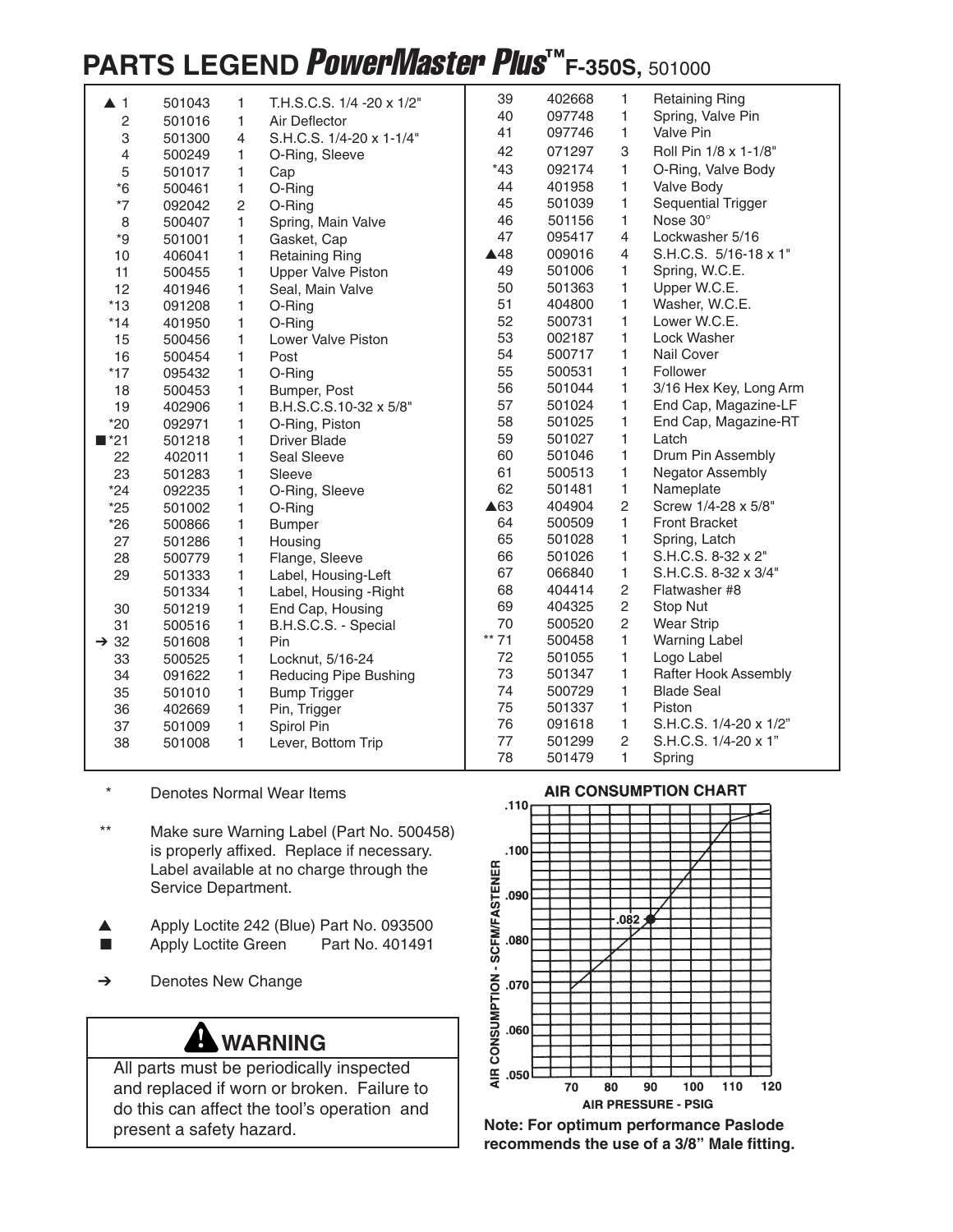